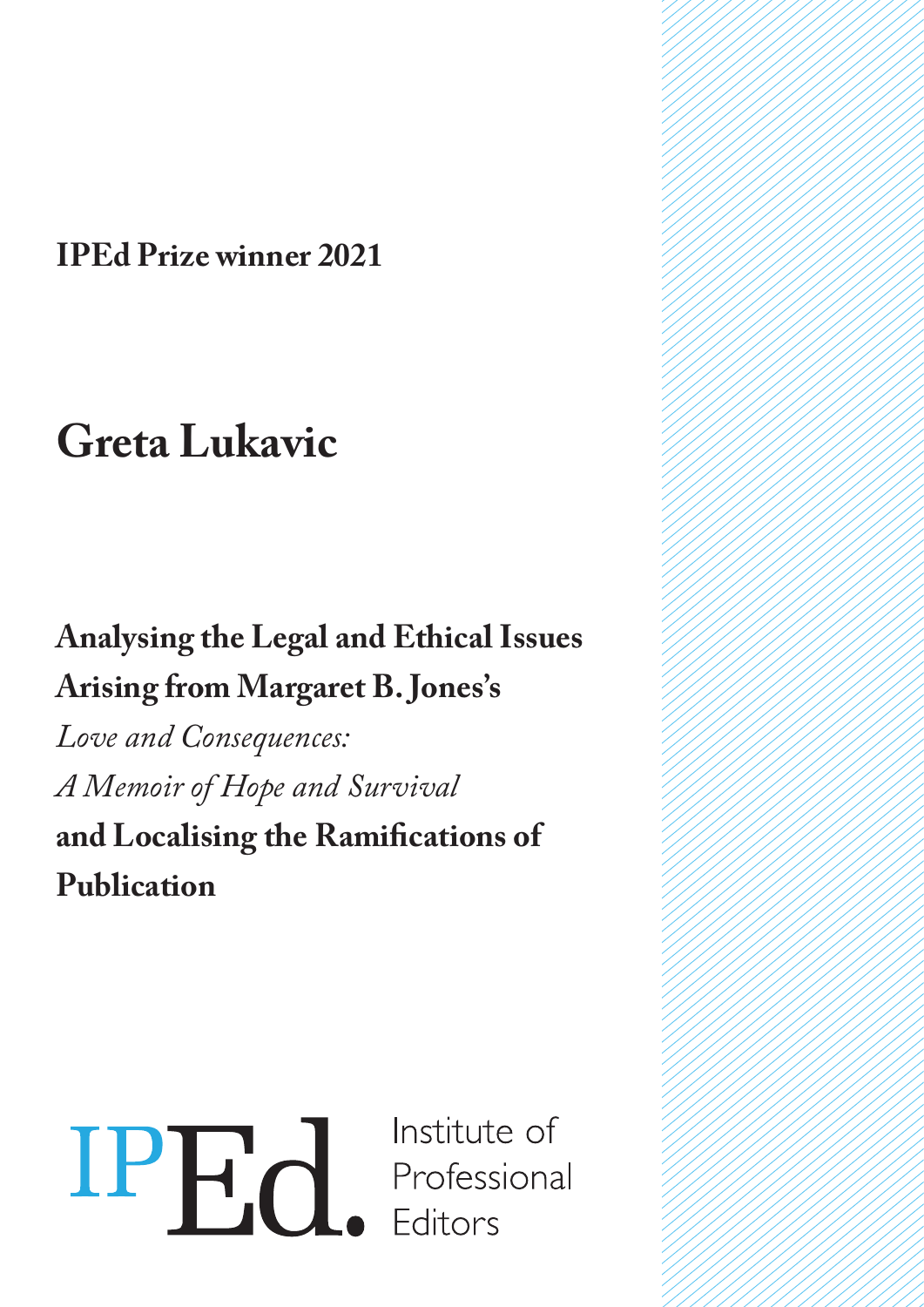IPEd Prize winner 2021

#### **IPEd Prize**

The Institute of Professional Editors Limited (IPEd) supports and fosters research in editing and publishing as part of its broader mission to enhance the profession of editing.

To support and recognise the work of Australian editors, IPEd sponsors an annual prize of \$250 for a project written as part of the requirements for a degree in editing, publishing or another discipline with a focus on editing.

IPEd appoints a panel of well-qualified reviewers to judge the essay prize. Entries are sought in the final term of each academic year, and the prize is awarded early in the following year.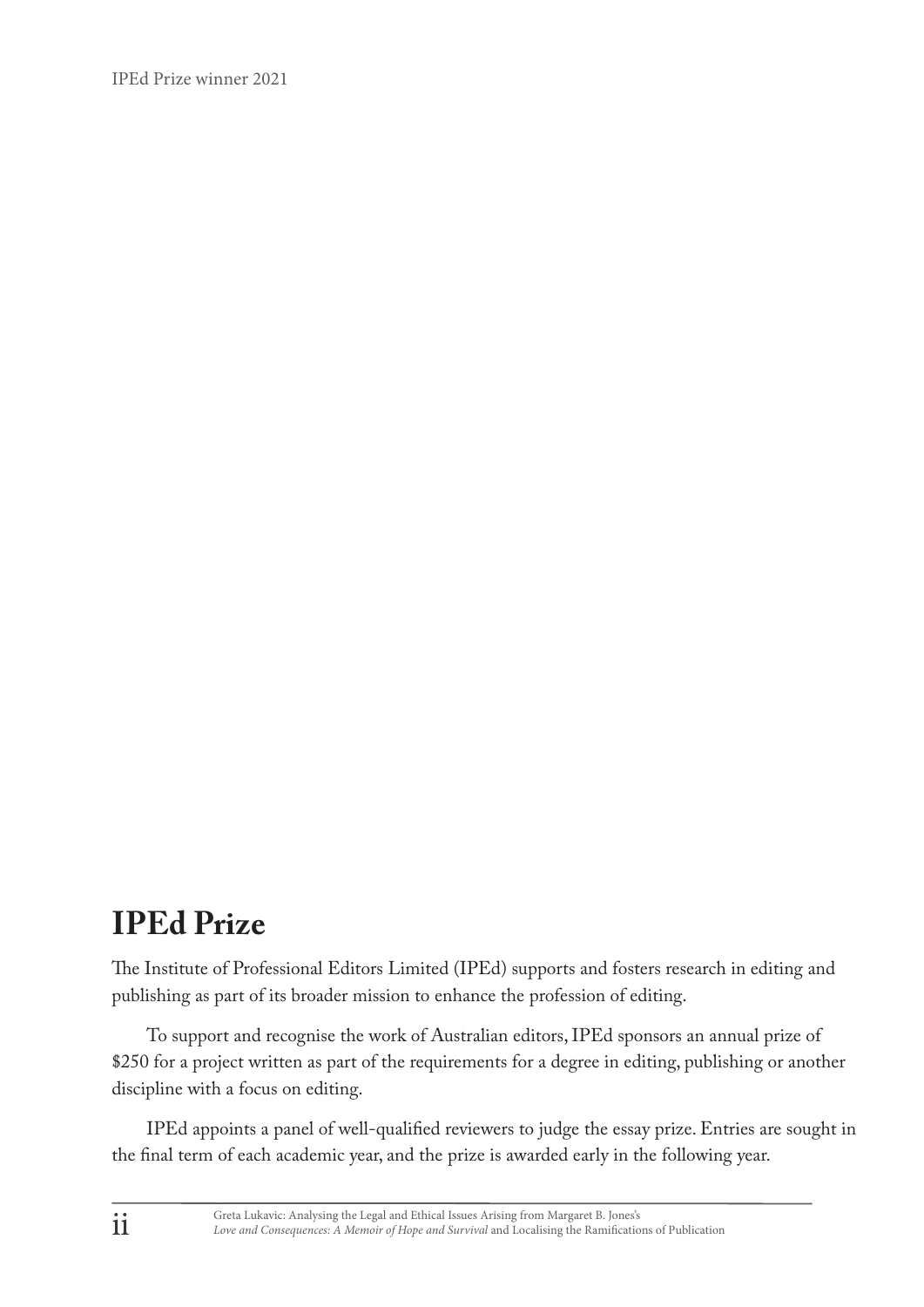## **Analysing the Legal and Ethical Issues Arising from Margaret B. Jones's** *Love and Consequences: A Memoir of Hope and Survival* **and Localising the Ramifications of Publication**

In analysing the controversy surrounding Margaret B. Jones/Margaret Seltzer's 2008 memoir *Love and Consequences: A Memoir of Hope and Survival*, I discuss the legal and ethical issues arising from the revelation that the book's content was fabricated. This paper argues that Seltzer committed not just a hoax – a largely ethical designation – but was responsible for literary fraud – a legally enforceable deception motivated by personal gain. A discussion of the issues arising from the publication of *Love and Consequences* involves an intimate look at the circumstances surrounding the book's release, a discussion of the legal issues likely to have arisen in accordance with the precedent set by James Frey's *A Million Little Pieces*, the ethical questions arising from Seltzer's subsequent defence of her actions, an overview of comparative Australian instances of literary fraud and an analysis of the larger industry concerns incited by Seltzer's deceit. In examining the intersection between literary hoax and fraud, I begin by examining the events which saw *Love and Consequences* go to print.

In considering the legal and ethical issues arising from Margaret B. Jones's *Love and Consequences: A Memoir of Hope and Survival*, it is important to understand the events which led to the book being recalled. Ostensibly written by Jones, a part-Caucasian, part-Native American woman, the novel *Love and Consequences* privileges an account of Jones's troubled upbringing as a foster child who ran drugs for the Bloods, a group of gang-bangers in South Central Los Angeles. Jones claims for her thirteenth birthday she received a gun; by age sixteen she was cooking crack. The memoir follows the author through childhood to young adulthood where, against all odds, she graduates from the University of Oregon (Rich, *Gang Memoir*). *Love and Consequences* was praised for its affecting storytelling and was dubbed 'humane and deeply affecting' by Pulitzer Prize-winning book critic for the *New York Times* Michiko Kakutani. Thus, it came as a shock to the publishing industry when it was revealed, via a phone call from the author's sister, that Margaret B. Jones was a pseudonym for Margaret Seltzer, a white woman raised in the affluent neighbourhood of Sherman Oaks, LA, surrounded by her biological family (Rich, *Gang Memoir*). Seltzer had been privately schooled in North Hollywood; she had never been fostered and had no experience drug-running. Her 'memoir' was entirely fictitious. By the time Riverhead Books (an imprint of the Penguin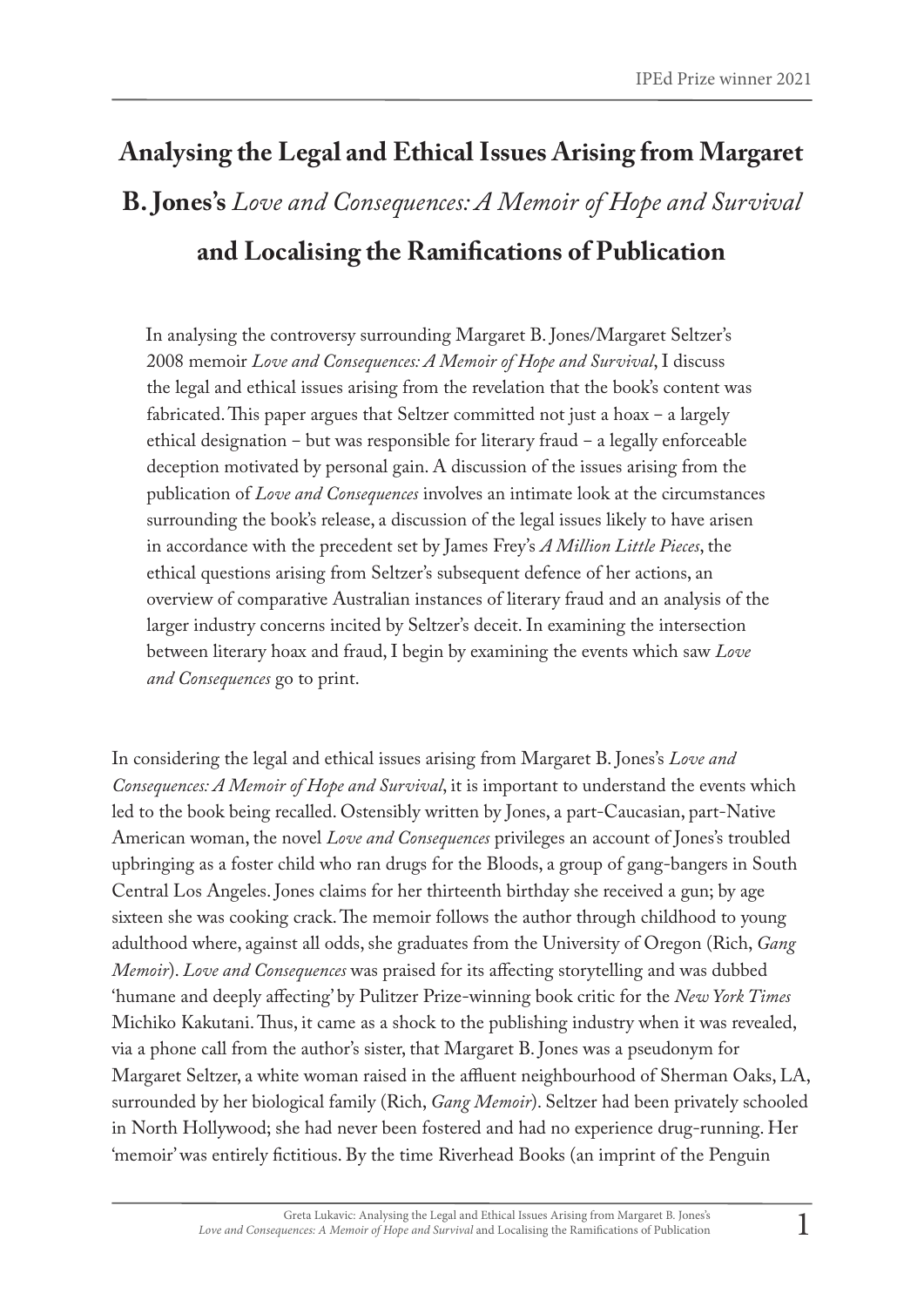Group USA responsible for publishing the book) learned of the hoax, Seltzer had promoted her book on several radio shows, where she had assumed the identity of her authorial pseudonym by verbally employing cultural colloquialisms 'homies' and 'home girl' (Rich, *Gang Memoir*). Riverhead Books terminated Seltzer's press tour and set about recalling and refunding the nearly 19,000 copies of *Love and Consequences* sold. As the hoax gained greater attention, it emerged that Seltzer had contacted literary agent Faye Bender, who had helped her develop the manuscript. Sarah McGrath, an editor at Scribner (a division of Simon & Schuster) bought the completed treatment. When she took a new job at Riverhead Books in 2006, the manuscript went with her (Rich, *Gang Memoir*). Before it went to print, McGrath laboured over *Love and Consequences* with Seltzer for three years. The editor was shocked to learn the memoir was fabricated. In a weepy confessional interview with the *New York Times*, Seltzer maintained that her novel was grounded in experiences of close acquaintances who had worked on projects to decrease gang violence.

In examining the legal issues arising from the publication of *Love and Consequences*, I extrapolate on the charges Seltzer would likely have faced should her deceitful actions have been discovered after her novel had been more widely distributed. The *Love and Consequences* hoax was exposed in a comparatively short timeframe when compared with James Frey's 2003 novel, *A Million Little Pieces*, published by Doubleday Books (a unit of Random House). *A Million Little Pieces* was an alleged personal memoir dealing with Frey's drug addiction and rehabilitation, and suicide of his partner. In 2005, Oprah's Book Club publicised Frey's novel, which went on to spend fifteen weeks total atop the *New York Times* Best Seller list. By 2006, the *Smoking Gun* website published an article entitled 'A Million Little Lies', where they pointed to incongruities between Frey's claims and real events. Returning to *The Oprah Winfrey Show* in 2006, Frey confessed to inventing segments of his memoir. A class action lawsuit for consumer fraud was filed and settled out of court by Random House and Frey, with Random House agreeing to refund readers who had purchased the novel while under the impression that it was a factual memoir. While Riverhead Books may count itself fortunate that Seltzer's deception was discovered in time to mitigate damages, I discuss the probable legal issues that would have been levelled at the author and publisher. Following the discovery of the hoax, a publisher for Riverhead Books, Geoffrey Kloske, stated:

> The fact is that the author went to extraordinary lengths: she provided people who acted as her foster siblings. There was a professor who vouched for her work, and a writer who had written about her that seemed to corroborate her story.

He added that 'Ms Seltzer had signed a contract in which she had legally promised to tell the truth'. (Rich, *Tracking the Fallout*)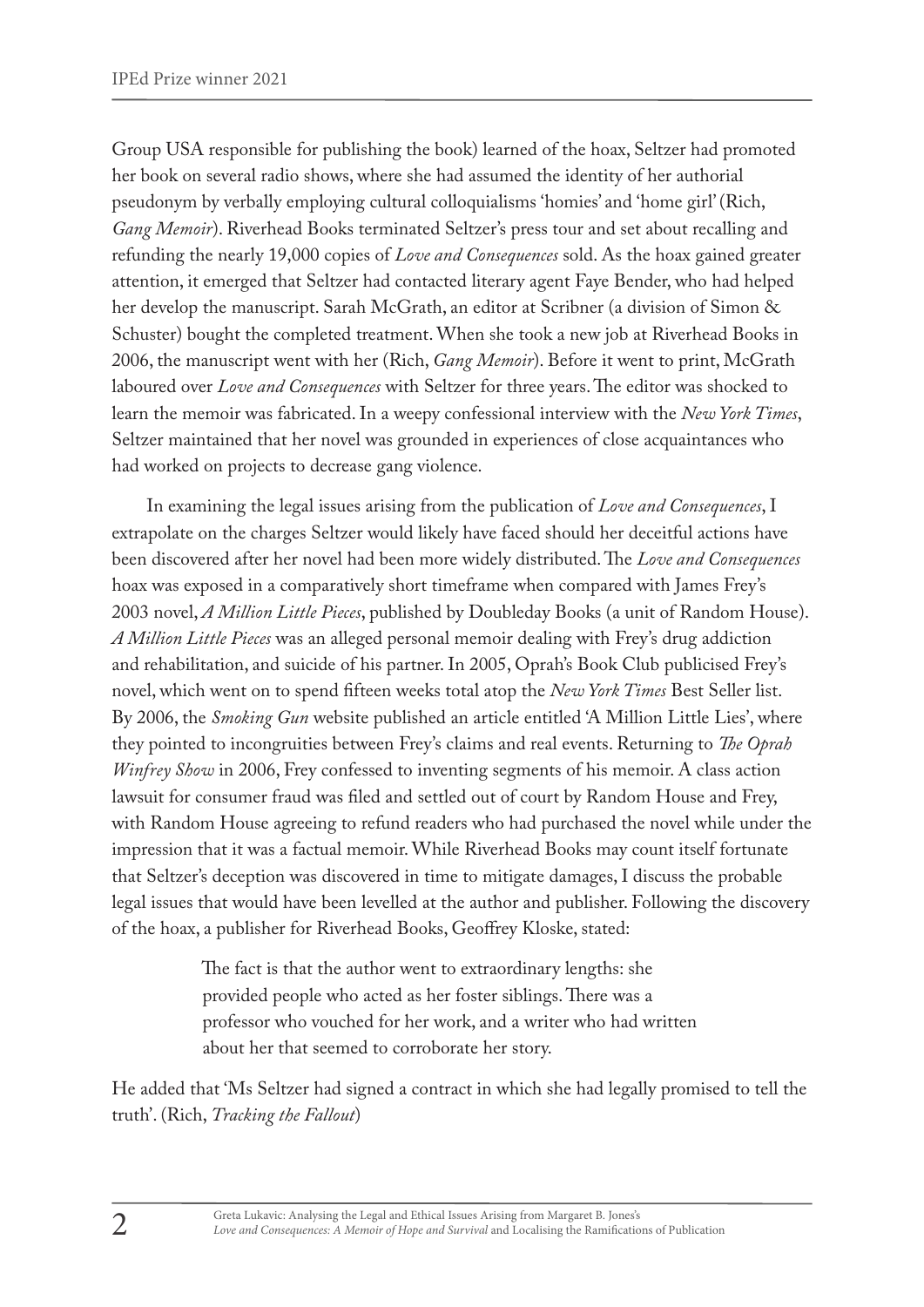The above statement proves that Seltzer is guilty of fraudulently misrepresenting herself in her contract with her publishers as, prior to signing the contract, she falsely and knowingly misrepresented her book as a memoir: as a factual account of events which took place in her life. In terms of product liability, Riverhead Books is not legally responsible for fact-checking Seltzer's novel since she retains the copyright to her intellectual property, while Riverhead Books merely financed the production and distribution of the materials (Taylor). It is Seltzer, then, who is responsible not only for breach of contract with her publishers but also with her readers as she is manifestly incapable of delivering the advertised goods, a memoir. If the book had been published in Australia, it would have been subject to Schedule 2 of the Australian Consumer Law (ACL), a national law, part of the *Competition and Consumer Act 2010* (Cth), enforced by the Australian Competition and Consumer Commission (ACCC), which deals with consumer protection. Section 18 of the Act prohibits 'deceptive or misleading' conduct, section 21 prohibits 'unconscionable' conduct, while section 29 prohibits the 'false and misleading' promotion of supplied goods. Deceptive or misleading conduct (section 18 ACL) is implicit in marketing the book as memoir, while 'unconscionable' conduct – conduct which is unfair and goes against a 'good' conscience – (section 21 ACL) was, in Seltzer's case, exhibited by boosting the sales of the fictitious tale by marketing it as factual. It is true that, insofar as a consumer paid for and received a book as advertised, Seltzer did not mislead her customers; however, *Love and Consequences* was falsely advertised as being a memoir and therefore made false and misleading claims about its contents, or its 'composition' (section 29 ACL). Thus, I would argue Seltzer's illegal actions included breach of contract through misrepresentation and false advertising, and would have, under US law, followed the precedent set by James Frey's *A Million Little Pieces*. In an Australian context, Seltzer broke numerous sections of Australian Consumer Law with the result that she committed an act of literary fraud by deliberately misattributing her memoir.

In addition to the legal implications of misrepresenting her novel as a memoir, ethical considerations need to be weighed in order to prove that Seltzer committed not just a literary hoax, but literary fraud. Here are the ethical elements of Seltzer's defence:

> For whatever reason, I was really torn and I thought it was my opportunity to put a voice to people who people don't listen to. I was in a position where at one point people said you should speak for us because nobody else is going to let us in to talk. Maybe it's an ego thing – I don't know. I just felt that there was good that I could do and there was no other way that someone would listen to it. (Rich, *Gang Memoir*)

In employing a teleological defence, or an 'ends justifies the means approach', Seltzer suggests that the outcome of promoting a book featuring a minority voice outweighs the deception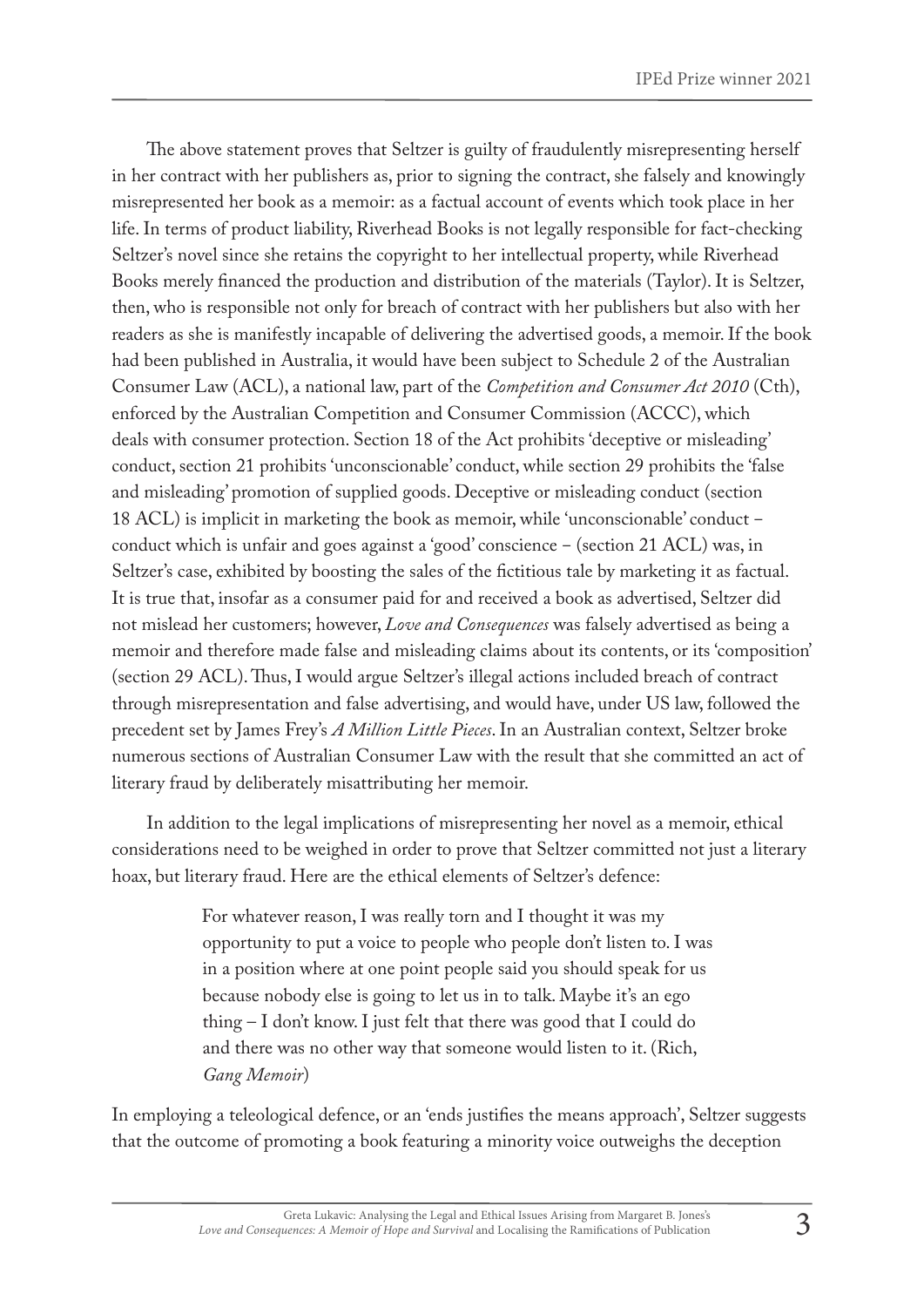she employed in assuming a false authorial voice. However, I would argue that a teleological approach should not be applied in circumstances where there is a morally absolute solution: an immoral course of action to bring about a moral end should not be considered when a moral course of action, employed to bring about the same moral end, remains a feasible option. Thus, I maintain Seltzer's moral end ‒ of 'speak[ing] for us [the individuals she claims to represent]' – is not contingent upon deceit. In 'put[ting] a voice to people who people don't listen to', Seltzer discounted an ethically sound means of achieving the same end, such as collaborating with a disenfranchised person, correctly attributing stories she claimed were taken from friends and acquaintances or simply not marketing her book as a memoir. As McGrath, Seltzer's editor, states, 'There was a way to do this book honestly and have it be just as compelling,' (Rich, *Gang Memoir*). Similarly, Seltzer's objective – to contribute to a cultural discourse surrounding underprivileged groups - is diminished since the outcome (the aforementioned discourse) is not ground-breaking enough to justify the deceptive means she employed. The disenfranchisement of ethnic minorities is *not* breaking news. So, not only does the end not justify the means but this same end – the promotion of disenfranchised stories – is subject to erasure upon the discovery of the means – Seltzer's subterfuge. To simplify: once Seltzer's deception is discovered, the ensuing sensationalism surrounding the discovery of the author's true identity will blot out any potential good done by creating such a story. Wellintentioned or not, Seltzer's defence has evoked a white saviour stance since she has managed not only to colonise a literary space reserved for POC writers who may have been able to offer comparative memoirs, but she has utilised resources available to them via a traditional publishing route (agenting, marketing, design budget etc.) in satisfying her 'egotistical' exercise. In the second place, let's consider the testimony of McGrath, the editor who spent three years working on *Love and Consequences*:

> It's very upsetting to us because we spent so much time with this person and we felt such sympathy for her and she would talk about how she didn't have any money or any heat and we completely bought into that and thought we were doing something good by bringing her story to light … There's a huge personal betrayal here as well as a professional one. (Rich, *Gang Memoir*)

As a result of Seltzer's actions, McGrath, Seltzer's agent Faye, the Riverhead Books team and Times reviewer, Kakutani, all received reputational backlash for lending their cultural currency to a writer who they felt had an important tale to tell. This lends credence to my argument that Seltzer bypassed the territory of hoax to cement herself as a literary fraud, undertaking actions for pecuniary gain, just as in the instances of the Australian cases below.

In examining similar hoaxes in a contemporary Australian context, I revisit the circumstances surrounding Helen Demidenko, Norma Khouri and Belle Gibson's literary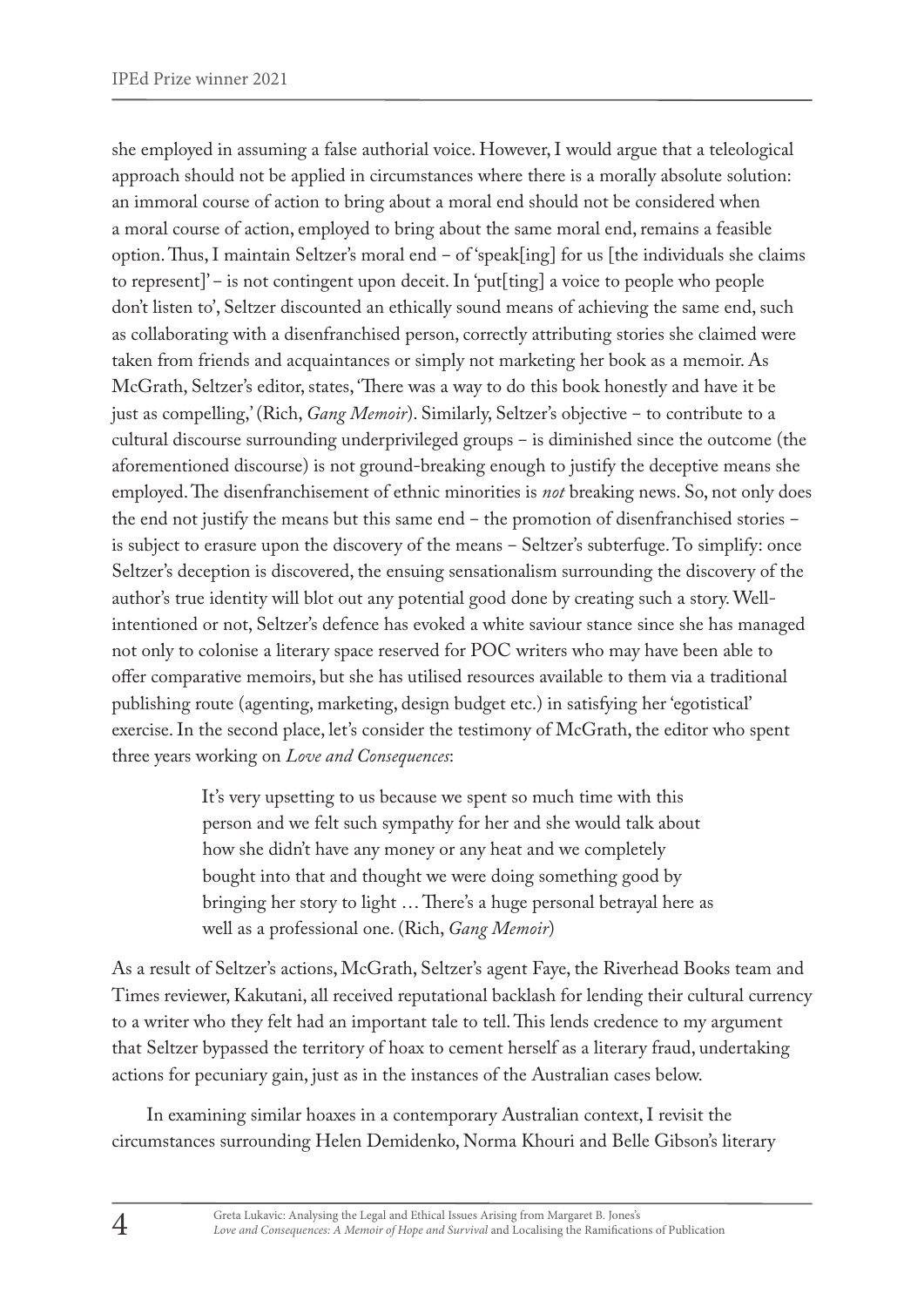trajectories. The earliest of these cases took place in 1994 when Australian author Helen Demidenko published her novel *The Hand that Signed the Paper*, a story about a Ukrainian family who were Nazi collaborators during the Holocaust (Byrne, 176). *The Hand that Signed the Paper* won *The Australian*/Vogel Literary Award for unpublished manuscripts in 1993; the following year, the novel won the Miles Franklin award. It was subsequently revealed that while Demidenko, pen-name of Helen Dale, had claimed Ukrainian heritage - which played a large part in the publicity for the book as well as her controversial treatment of ethnic groups within the text ‒ Dale had no such Ukrainian ancestry (Sparrow). The second hoaxer, Norma Khouri, was living in Australia at the time her self-professed memoir, *Forbidden Love* (2003), was published. The memoir detailed the honour-killing of her childhood best friend, a crime which took place in Jordan. Kouri's book became a bestseller with more than 200,000 copies sold in fifteen countries, until, in November 2004, it was revealed that Norma Khouri – real name Norma Majid Khouri Michael Al-Bagain Toliopoulos – had only lived in Jordan until she was three years old. Her novel was pure fabrication (Byrne, 176). The final and most recent instance of Australian literary fraud deals with social media star Belle Gibson, creator of *The Whole Pantry* app and cookbook (2014). Gibson claimed to have healed herself from life-threatening brain cancer via the use of alternative and homoeopathic remedies which she outlined online and in her book. *The Whole Pantry* app sold to more than 300,000 users, while the cookbook, published by Lantern Books (a division of Penguin Books), came with a preface stating she had ceased conventional and medically proven cancer treatments in favour of 'natural' healing (Errington, 8). Once it emerged that Gibson had lied about her company's charitable donations and that Penguin hadn't authenticated her medical records, the case went to Federal Court as Director of Consumer Affairs Victoria v Gibson [2017] FCA 240 (15 March 2017). A thematic trend emerges in the content of the above-mentioned works of literature, a trend which Seltzer participates in and Larson elucidates upon:

> Stories about racial struggle, discrimination, oppression and hardship – those would sell. But books about marginalized people living everyday lives, raising kids or falling in love? Publishers had no interest in those stories.

Consider, also, this exchange with *NPR News* host Michele Martin and guest author Laura Browder:

> MARTIN: I take it that you think it's significant that she [Seltzer] chose to be part Native American.

BROWDER: Absolutely. There's a very long history of fake Native American memoirs because in this country we see Native Americans as the most authentic Americans, in a way, as a doomed, suffering, pure group of people with great spiritual potential. … [T]here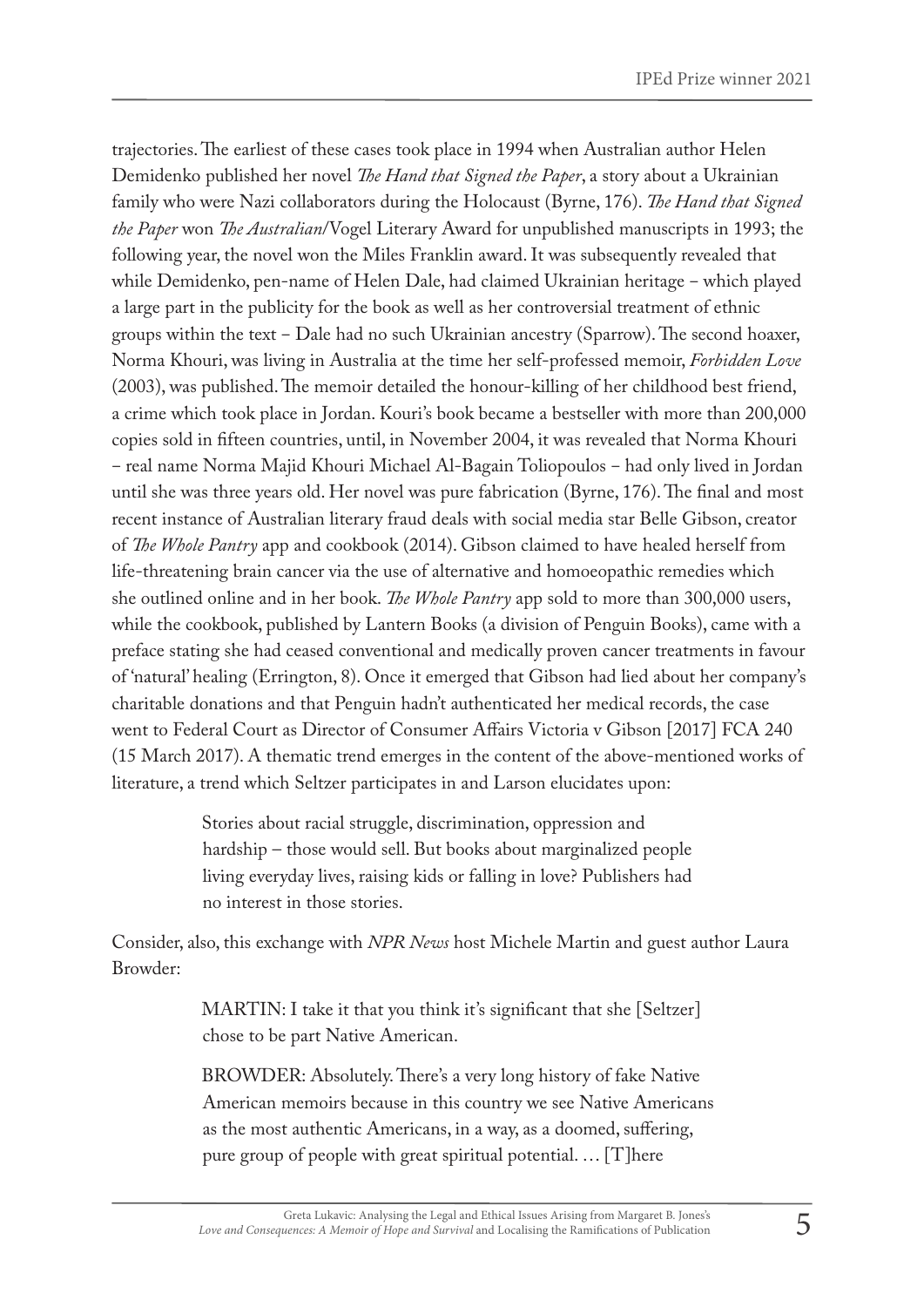are other people like Margaret Seltzer who I think feel pain, feel traumatized, feel unhappy, and they want to attach that kind of inchoate pain to an identity that everyone recognizes as suffering … [T]hat's why we get fake memoirs like this, where she is a foster child, parentless, she's in a gang. You know, everyone understands that she's had a bad time when she attaches this to a racial or ethnic identity, to poverty, to parentlessness. (Martin)

From a marketing perspective, it benefited Demidenko, Khouri, Gibson and now Seltzer to occupy the genre of 'misery lit', which is concerned with a central character overcoming suffering and hardships. The problem with the above authors misrepresenting elements of their own identities or stories to fit this genre is that they are perpetuating a victim narrative to which they have no right and monetising their readership's empathy by falsely claiming they are members of ethnic groups and otherwise-abled minorities. In the above instances, each of the perpetrators represents a complex intersection on the ethical/legal spectrum. Of the three, Gibson was the only hoaxer to have legal action brought against her as a direct result of capitalising upon her misrepresented story. In an Australian context, Gibson has set a legal precedent for making false claims in her book, a precedent which Seltzer would likely follow.

In delving into issues of literary fraud, there remains the overarching question of culpability: which parties are at fault? Did the publisher play a large role in instigating fraud, does the fault lie with the creator of the content – the author – or should readers also share a portion of the blame for too readily accepting a published narrative? As previously stated, publishers are not legally accountable for the truths they promote when they bring a text to print. Taylor offers a justification for this:

> [I]t's not practical. Publishers release hundreds of books each year, most of them several hundred pages long. A publisher simply can't afford to fact-check all of those books to the standards of, say, the *New Yorker*, where a fact-checker essentially re-reports each story. As one person in publishing … said: 'You couldn't get these books out the door, at least not below a \$100-a-copy price point.'

Conversely, Hoyt outlines the process by which Seltzer's deceits were confirmed:

With a few computer keystrokes … Jack Begg, the supervisor of newsroom research at *The Times*, showed me that there was no record of a Margaret B. Jones in Eugene, Ore. With a few more keystrokes, he brought up property records showing that the house Jones said she owned was bought by Margaret Seltzer and another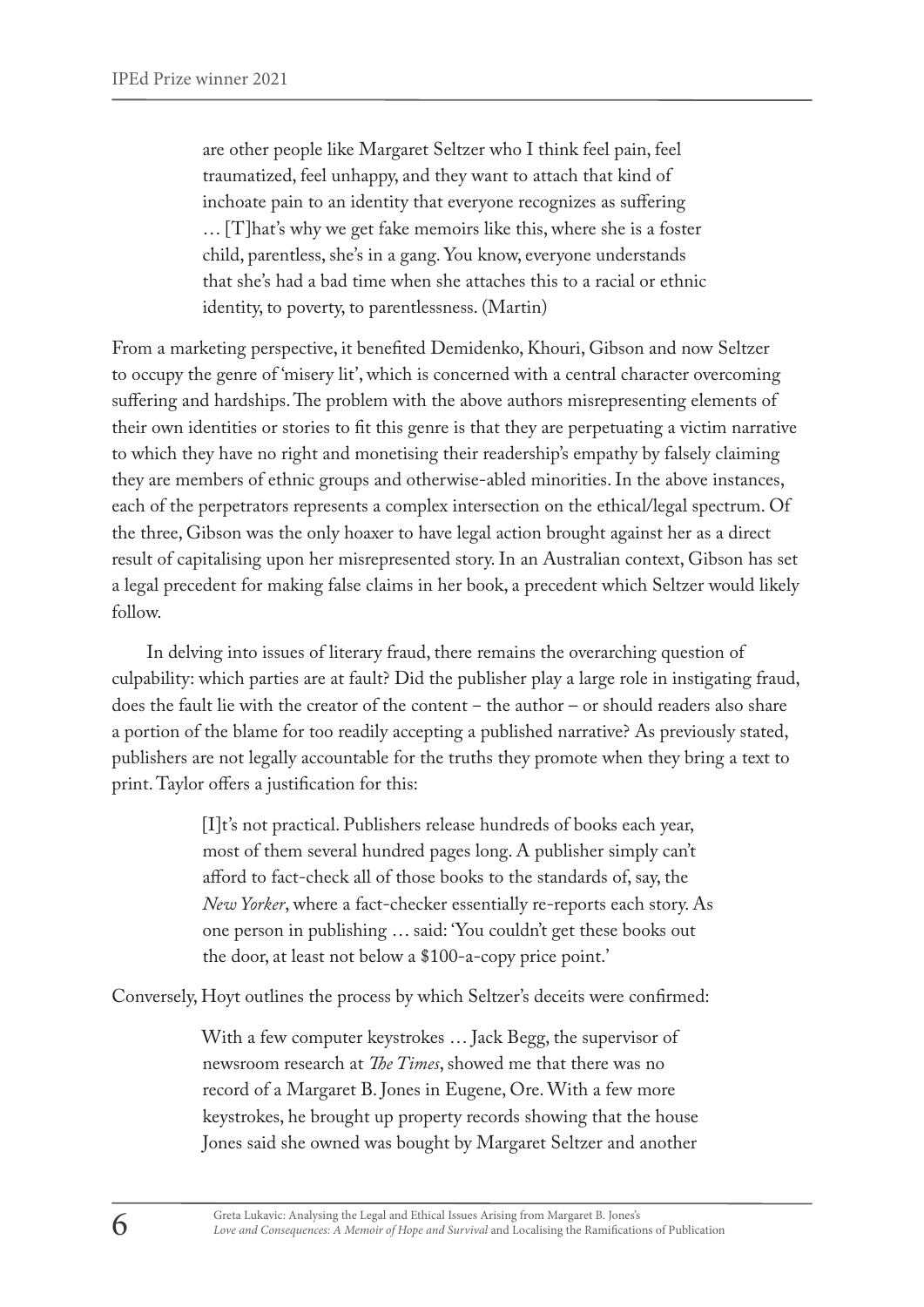person in 2000 and now belongs to Stuart and Gay Seltzer after an 'intrafamily transaction'.

With so little effort required to authenticate the author's identity, surely it would not be unreasonable for an editorial team to complete a random factual spot-check, especially since the genre of memoir holds claims of truth and thus would potentially open the publishing house up to charges of defamation should the characters Seltzer portrayed be unhappy with their textual representation. A book calling itself a memoir has certain obligations arising from the genre. A reader does not feel compelled to independently fact-check each nonfictional text they read, especially since most author contracts require an author to vouchsafe the accuracy of their work. Of course, broadly speaking, a reader *should* interrogate any massproduced media they consume but all in accordance with its form and genre. The recent spate of 'fake news' has many individuals calling into question the sources and ethics of modernday journalism and their uses as a tool of social agenda-setting (Kruse, Norris and Flinchum, 63). However, in the instance of media journalism, this agenda-setting is largely used to manipulate public perception while, in the case of book publishing, fraudulent behaviour is employed to induce pecuniary advantage to the creator. Thus, Seltzer's actions in publishing a false memoir from which she would profit crossed the line between a hoax and actionable literary fraud.

In arguing that Seltzer's misrepresentation of her purported memoir *Love and Consequences* does not merely represent an act of hoaxing (a largely ethical classification) but of fraudulent behaviour (a legally actionable deception), I am asserting that Seltzer's driving motivation is pecuniary gain and not minority representation. In discussing the circumstances surrounding the book's release and Seltzer's consequential teleological defence of her actions, the legal issues likely to have arisen in an Australian context, comparing *Love and Consequences* to James Frey's *A Million Little Pieces* (a novel which attracted a class action lawsuit) and contemplating the larger industry questions concerning fact-checking and culpability, I maintain that Seltzer committed an unethical and legally actionable mode of packaging creative content which disrupted an inherent genre contract, and explicit written contract, between herself, her publisher and her readership.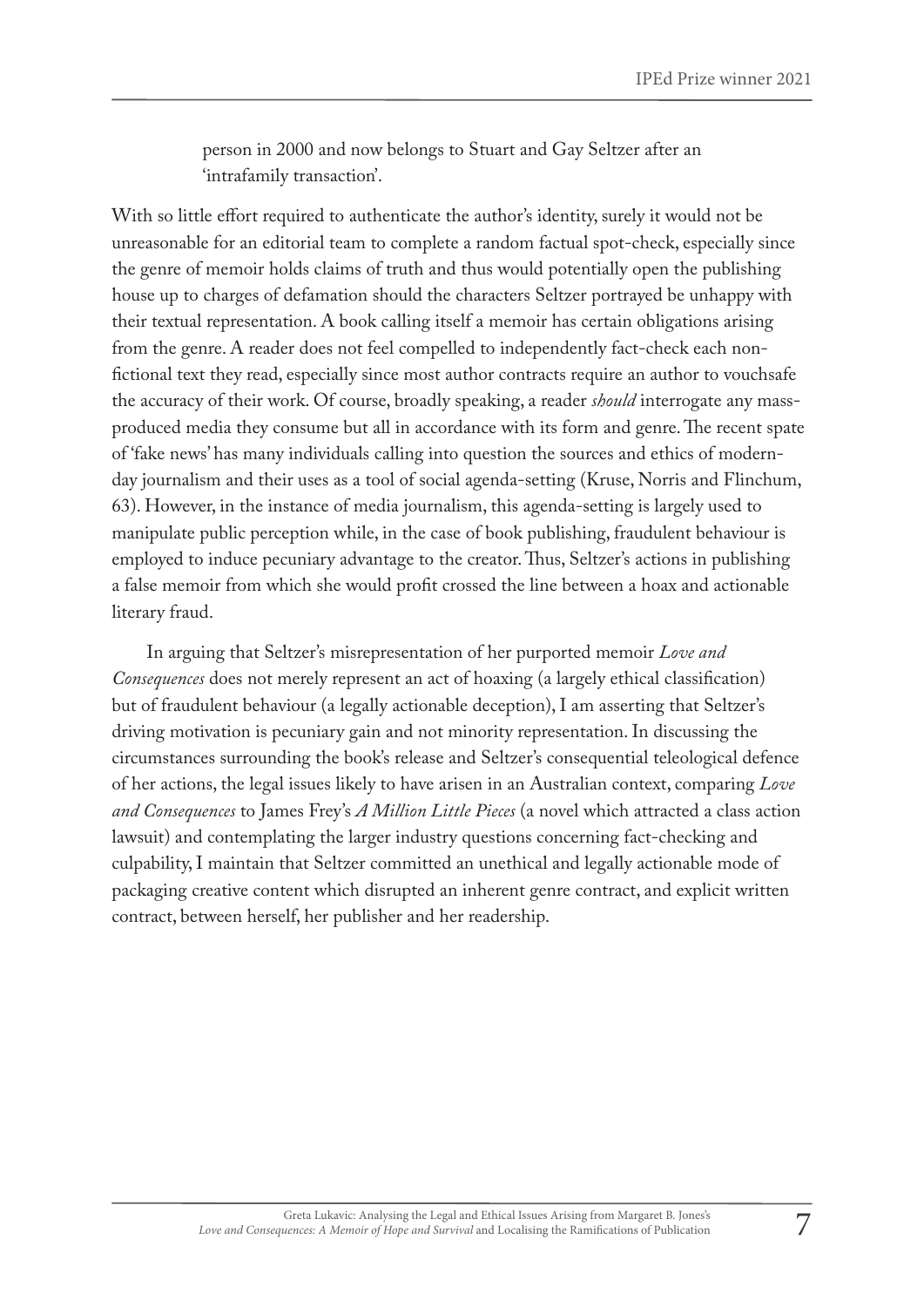#### **REFERENCES**

- 'Ern Malley Literary Hoax,' *ABC*, abc.net.au/archives/80days/stories/2011/10/27/3367929. htm.
- Byrne, Madeleine. 'BRINDABELLA: Literary News from around Australia.' *Antipodes*, vol. 18, no. 2, 2004, pp. 176–177.
- Dougherty, Tom. 'Agent-Neutral Deontology.' *Philosophical Studies: An International Journal for Philosophy in the Analytic Tradition*, vol. 163, no. 2, 2013, pp. 527–537.
- *Director of Consumer Affairs Victoria v Gibson*, Federal Court of Australia, 25 September 2017, austlii.edu.au/cgi-bin/viewdoc/au/cases/cth/FCA/2017/240. html?context=1;query=belle%20gibson;mask\_path=.
- Errington, Susan. 'Medicine and the Law: Belle Gibson: The Whole Con.' *Bulletin* (Law Society of South Australia), no. 11, 2017, p. 8.
- Kruse, Lisa M., Norris, Dawn R., and Flinchum, Jonathan. 'Social Media as a Public Sphere: Politics on Social Media?' *The Sociological Quarterly* 59 (1), 2017, 62–84.
- Hoyt, Clark. 'Fooled Again,' *The New York Times*, 16 March 2008, nytimes.com/2008/03/16/ opinion/16pubed.html.
- Larson, Christine. '"American Dirt" fiasco exposes publishing industry that's too consolidated, too white and too selective.' *The Conversation*, 6 February 2020, theconversation.com/ american-dirt-fiasco-exposes-publishing-industry-thats-too-consolidated-too-whiteand-too-selective-130755.
- Martin, Michele. 'Margaret Seltzer Joins List of Fabricated Writers.' *NPR*, 5 March 2008, npr.org/templates/story/story.php?storyId=87917347.
- Matulionyte, Rita. 'Empowering Authors via Fairer Copyright Contract Law.' *University of New South Wales Law Journal*, vol. 42, no. 2, June 2019, pp. 681–718.
- Pearson, Mark, and Polden, Mark. *The Journalist's Guide to Media Law: A Handbook for Communicators in a Digital World*, 6th edition. Allen & Unwin, 2019.
- Rich, Motoko. 'Gang Memoir, Turning Page, Is Pure Fiction.' *The New York Times*, 4 March 2008, nytimes.com/2008/03/04/books/04fake.html?pagewanted=all& r=0.
- Rich, Motoko. 'Tracking the Fallout of (Another) Literary Fraud.' *The New York Times*, 5 March 2008, nytimes.com/2008/03/05/books/05fake.html.
- Segerstrale, Ullica. 'Fraud, Lies, Deceptions, Fabrications, and Falsifications.' In Ben-Yehuda, Nachman, and Oliver-Lumerman, Amalya. *Fraud and Misconduct in Research: Detection,*